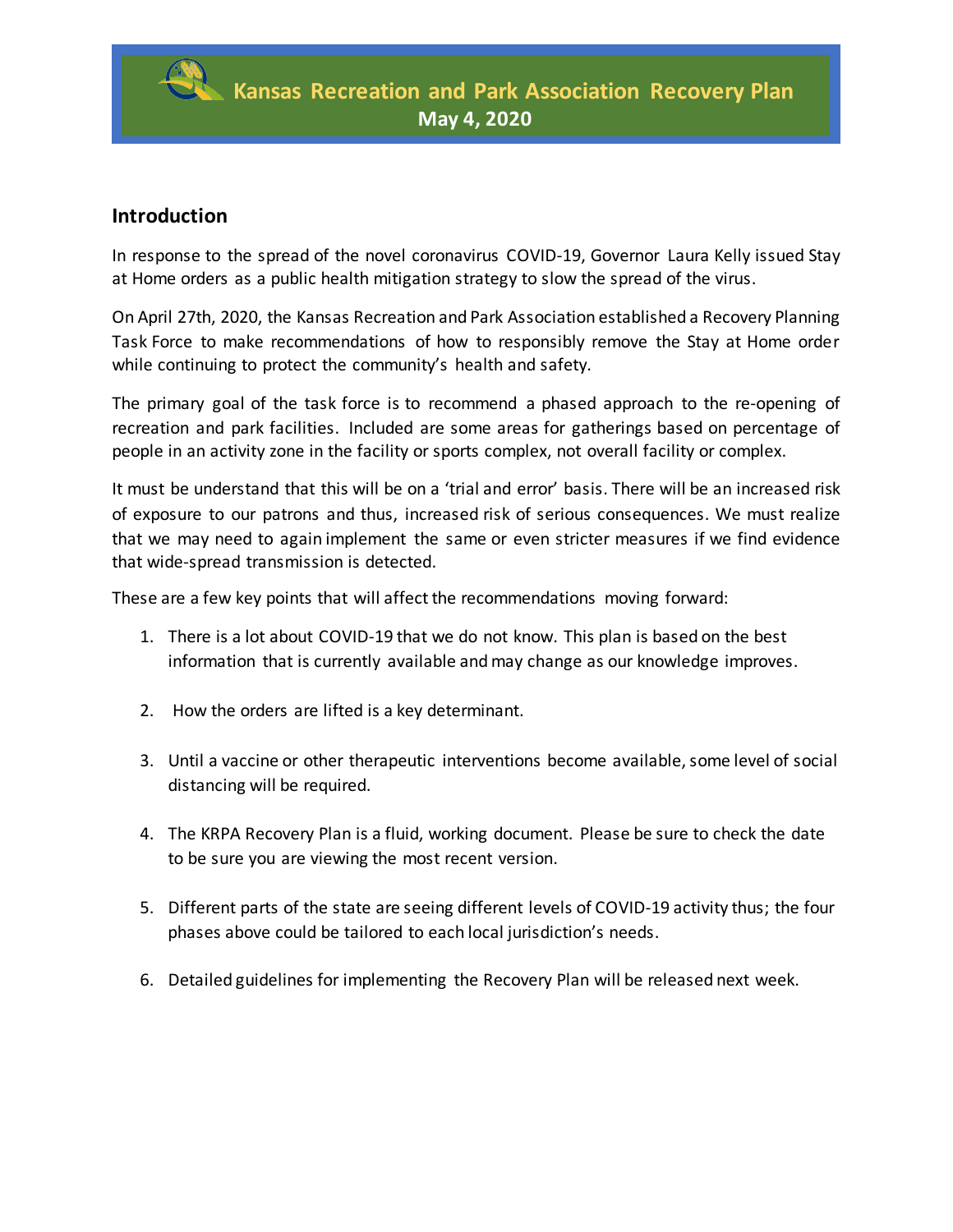

## **Kansas Recreation and Park Association Task Force Recovery Plan – Revised May 4, 2020**

Members of the Parks and Recreation Task Force: Erika Devore (KRPA Executive Director) Michael Meadors (Olathe), Logan Wagler (Lenexa), Olivia Mayer (Shawnee County), Chris Claxton (Leawood), Jeff Stewart (Johnson County), Tony Finlay (Hutchinson), and Tom McEvoy (Emporia)

|                                                | <b>COURTS/</b><br><b>SKATE PARKS</b>                                                                                | <b>FARMERS MARKETS</b>                                                                                                                                                                 | <b>COMMUNITY GARDENS</b>                                                                                                                     | <b>OUTDOOR ENTERTAINMENT</b><br><b>VENUES/EVENTS</b>                                                                                                                                                                        | <b>PLAYGROUNDS</b>                                                  | <b>RESTROOMS</b><br>(OUTDOOR)                                           | <b>SENIOR CENTERS</b>                                                                                                                                                                                       | <b>OUTDOOR</b><br><b>SWIMMING</b><br><b>POOLS</b>                                                                                                | <b>SPLASH</b><br><b>PADS</b>                                              | <b>BEACHES and</b><br><b>MARINAS</b>                                                             |
|------------------------------------------------|---------------------------------------------------------------------------------------------------------------------|----------------------------------------------------------------------------------------------------------------------------------------------------------------------------------------|----------------------------------------------------------------------------------------------------------------------------------------------|-----------------------------------------------------------------------------------------------------------------------------------------------------------------------------------------------------------------------------|---------------------------------------------------------------------|-------------------------------------------------------------------------|-------------------------------------------------------------------------------------------------------------------------------------------------------------------------------------------------------------|--------------------------------------------------------------------------------------------------------------------------------------------------|---------------------------------------------------------------------------|--------------------------------------------------------------------------------------------------|
| <b>STAY AT</b><br><b>HOME</b><br><b>ORDERS</b> | Closed                                                                                                              | Curb side pickup<br>by reservation only.<br>Vendors required to<br>wear gloves and masks                                                                                               | Open with appropriate<br>social distancing by<br>assigned 2-hour work<br>window, masks and gloves<br>required for all,<br>no shared tools    | Closed                                                                                                                                                                                                                      | Closed                                                              | Closed                                                                  | Closed                                                                                                                                                                                                      | Closed                                                                                                                                           | Closed                                                                    | Closed                                                                                           |
| <b>PHASE</b>                                   | Open but limited to<br>non-contact<br>activities with a<br>limit of 10 people<br>and adequate<br>social distancing. | Open with vendors a<br>minimum of 10 feet<br>apart and patrons<br>observing social<br>distancing, masks and<br>gloves recommended<br>for all, Limit 1<br>customer/family<br>at a time  | Open with appropriate<br>social distancing by<br>assigned 2-hour work<br>window, masks and gloves<br>recommended for all, no<br>shared tools | Closed                                                                                                                                                                                                                      | Closed                                                              | Closed                                                                  | Closed                                                                                                                                                                                                      | Closed                                                                                                                                           | Closed                                                                    | Marinas open with<br>mass gathering<br>restrictions and social<br>distancing.<br>Beaches closed  |
| PHASE 2                                        | Open but limited to<br>non-contact<br>activities with a<br>limit of 30 people<br>and adequate<br>social distancing. | Open with vendors a<br>minimum of 10 feet<br>apart and patrons<br>observing social<br>distancing, masks and<br>gloves recommended<br>for all. Limit 1<br>customer/<br>family at a time | Open with appropriate<br>social distancing                                                                                                   | Allowed with facility capacity of<br>less than 2000 and social<br>distancing, no more than 30<br>people per separate activity,<br>however specific restrictions<br>may be required depending on<br>the nature of the event. | Open with social<br>distancing.<br>Informative<br>signage required. | Open only with<br>daily sanitation.<br>Informative<br>signage required. | Closed                                                                                                                                                                                                      | Open with social<br>distancing measures<br>in place, follow CDC<br>guidelines for water<br>sanitation, follow<br>CDC guidelines for<br>cleaning. | Open with social<br>distancing.<br>Informative<br>signage<br>required.    | Marinas open with<br>mass gathering<br>restrictions and social<br>distancing.<br>Beaches closed. |
| PHASE 3                                        | Open but limited to<br>non-contact<br>activities with a<br>limit of 90 people<br>and adequate<br>social distancing. | Open with social<br>distancing                                                                                                                                                         | Open with appropriate<br>social distancing                                                                                                   | Allowed with mass gathering<br>restrictions of 90 people or less<br>per separate activity and<br>social distancing, however<br>specific restrictions may be<br>required depending on the<br>nature of the event.            | Open with social<br>distancing.<br>Informative<br>signage required. | Open only with<br>daily sanitation.<br>Informative signage<br>required. | Open for<br>non-contact activities<br>with adequate social<br>distancing and<br>gathering size limited<br>to 30% of max.<br>occupancy of each<br>active use zone not<br>to exceed mass<br>gathering limits. | Open with social<br>distancing measures<br>in place, follow CDC<br>guidelines for water<br>sanitation, follow<br>CDC guidelines for<br>cleaning. | Open with<br>social<br>distancing.<br>Informative<br>signage<br>required. | Beaches and marinas<br>open with mass<br>gathering restrictions<br>and social distancing.        |
| <b>PHASE</b><br>OUT                            | Open at full<br>capacity.                                                                                           | Open at<br>full capacity.                                                                                                                                                              | Open at<br>full capacity.                                                                                                                    | Open at<br>full capacity.                                                                                                                                                                                                   | Open at<br>full capacity.                                           | Open at<br>full capacity.                                               | Open at<br>full capacity.                                                                                                                                                                                   | Open at<br>full capacity.                                                                                                                        | Open at full<br>capacity.                                                 | Open at<br>full capacity.                                                                        |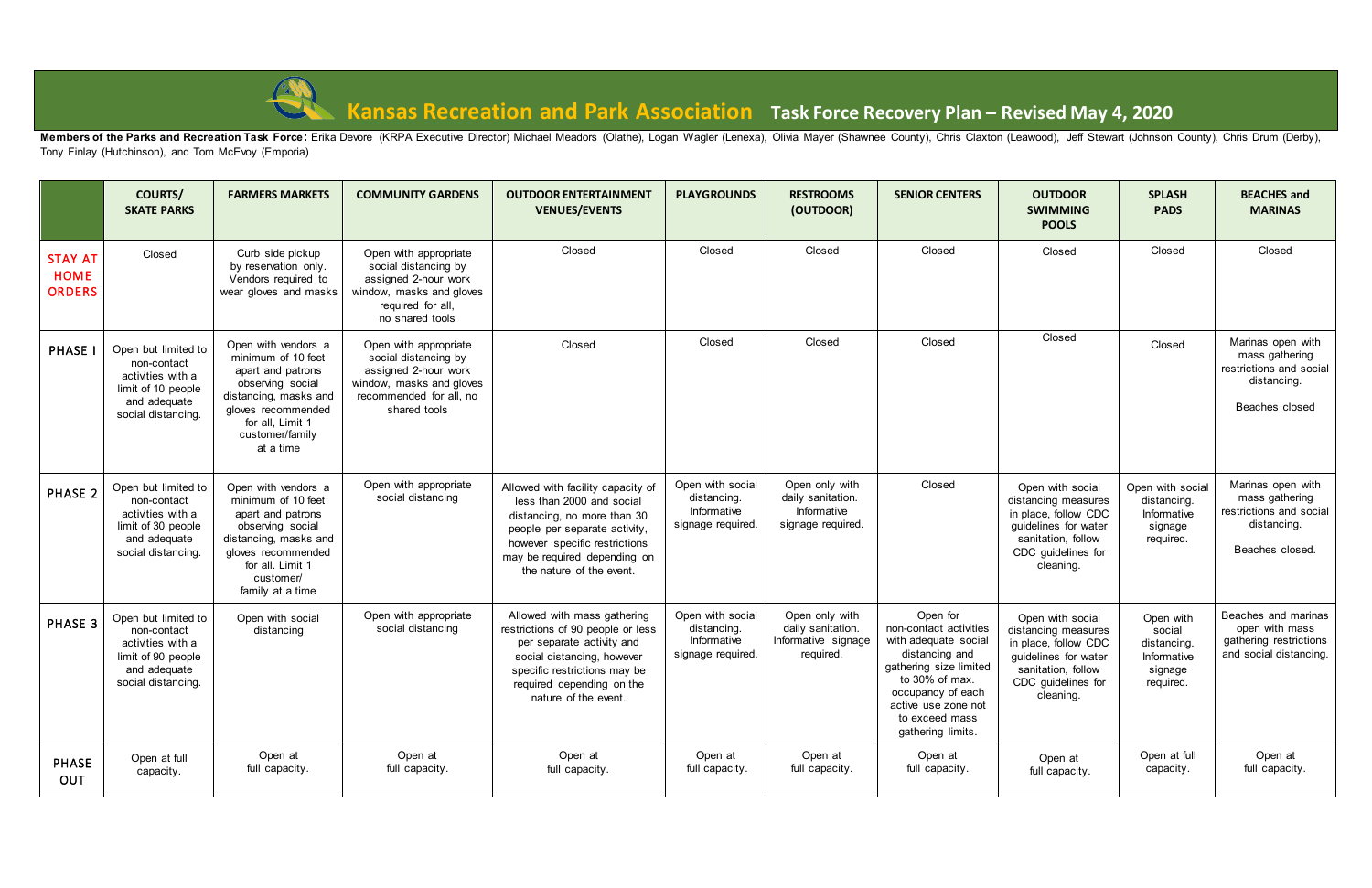|                                      | <b>GYMNASIUMS/RUNNING TRACKS/</b><br><b>GROUP FITNESS STUDIOS/</b><br><b>GENERAL RECREATION SPACES</b>                                                                                                                                     | <b>FITNESS</b><br><b>CENTERS</b>                                                                                                                                                                                                 | <b>INDOOR</b><br><b>POOLS</b>                                                                                                                                                                                  | <b>LOCKER ROOMS/</b><br><b>SHOWERS</b>                                                                                                                   | MEETING/<br><b>MULTI PURPOSE ROOMS</b>                                                                                                                                             | <b>MUSEUMS/ART</b><br><b>GALLERIES/ART STUDIOS</b>                                                                                                                                    | <b>RESTROOMS</b><br>(INDOOR)                                                                |
|--------------------------------------|--------------------------------------------------------------------------------------------------------------------------------------------------------------------------------------------------------------------------------------------|----------------------------------------------------------------------------------------------------------------------------------------------------------------------------------------------------------------------------------|----------------------------------------------------------------------------------------------------------------------------------------------------------------------------------------------------------------|----------------------------------------------------------------------------------------------------------------------------------------------------------|------------------------------------------------------------------------------------------------------------------------------------------------------------------------------------|---------------------------------------------------------------------------------------------------------------------------------------------------------------------------------------|---------------------------------------------------------------------------------------------|
| <b>STAY AT HOME</b><br><b>ORDERS</b> | Closed                                                                                                                                                                                                                                     | Closed                                                                                                                                                                                                                           | Closed                                                                                                                                                                                                         | Closed                                                                                                                                                   | Closed                                                                                                                                                                             | Closed                                                                                                                                                                                |                                                                                             |
| <b>PHASE I</b>                       | Closed                                                                                                                                                                                                                                     | Closed                                                                                                                                                                                                                           | Closed                                                                                                                                                                                                         | Closed                                                                                                                                                   | Closed                                                                                                                                                                             | Closed                                                                                                                                                                                | Closed                                                                                      |
| PHASE 2                              | Open with social distancing throughout but<br>limited to 30 people in each active use zone<br>when social distancing is not possible, follow<br>CDC cleaning guidelines, sports and activities<br>with shared equipment should be avoided. | Open with social distancing<br>throughout but limited to<br>30 people in each active use<br>zone when social distancing<br>is not possible, equipment<br>spaced at least 6 feet apart,<br>follow CDC guidelines<br>for cleaning. | Open with social distancing<br>throughout but limited to<br>30 people in each active use<br>zone when social distancing is<br>not possible, and follow CDC<br>guidelines for water sanitation<br>and cleaning. | Open but limited to 30 people,<br>social distancing measures in<br>place, and follow CDC<br>guidelines for cleaning.<br>Informative<br>signage required. | Open with social distancing<br>throughout but limited to<br>30 people in each active use<br>zone when social distancing<br>is not possible, follow CDC<br>guidelines for cleaning. | Open with social distancing<br>throughout but limited to<br>30 people in each active<br>use zone when social<br>distancing is not possible,<br>follow CDC<br>guidelines for cleaning. | Open with social<br>distancing and daily<br>sanitation.<br>Informative signage<br>required. |
| PHASE 3                              | Open with social distancing throughout but<br>limited to 90 people in each active use zone<br>when is not possible social distancing, follow<br>CDC cleaning guidelines, sports and activities<br>with shared equipment should be limited. | Open with social distancing<br>throughout but limited to 90<br>people in each active use<br>zone when social distancing<br>is not possible equipment<br>spaced at least 6 feet apart,<br>follow CDC guidelines<br>for cleaning.  | Open with social distancing<br>throughout but limited to 90<br>people in each active use zone<br>when social distancing is not<br>possible, and follow CDC<br>guidelines for water sanitation<br>and cleaning. | Open but limited to 90 people,<br>social distancing measures in<br>place, follow CDC guidelines<br>for cleaning. Informative<br>signage required.        | Open with social distancing<br>throughout but limited to 90<br>people in each active use<br>zone when social distancing<br>is not possible, follow CDC<br>guidelines for cleaning. | Open with social distancing<br>throughout but limited to 90<br>people in each active use<br>zone when social<br>distancing is not possible,<br>follow CDC<br>guidelines for cleaning. | Open with social<br>distancing and daily<br>sanitation.<br>Informative signage<br>required. |
| PHASE OUT                            | Open at full capacity.                                                                                                                                                                                                                     | Open at full capacity.                                                                                                                                                                                                           | Open at full capacity.                                                                                                                                                                                         | Open at full capacity                                                                                                                                    | Open at full capacity.                                                                                                                                                             | Open at full capacity.                                                                                                                                                                | Open at full capacity.                                                                      |
| Other<br>Details                     |                                                                                                                                                                                                                                            |                                                                                                                                                                                                                                  |                                                                                                                                                                                                                |                                                                                                                                                          |                                                                                                                                                                                    |                                                                                                                                                                                       |                                                                                             |